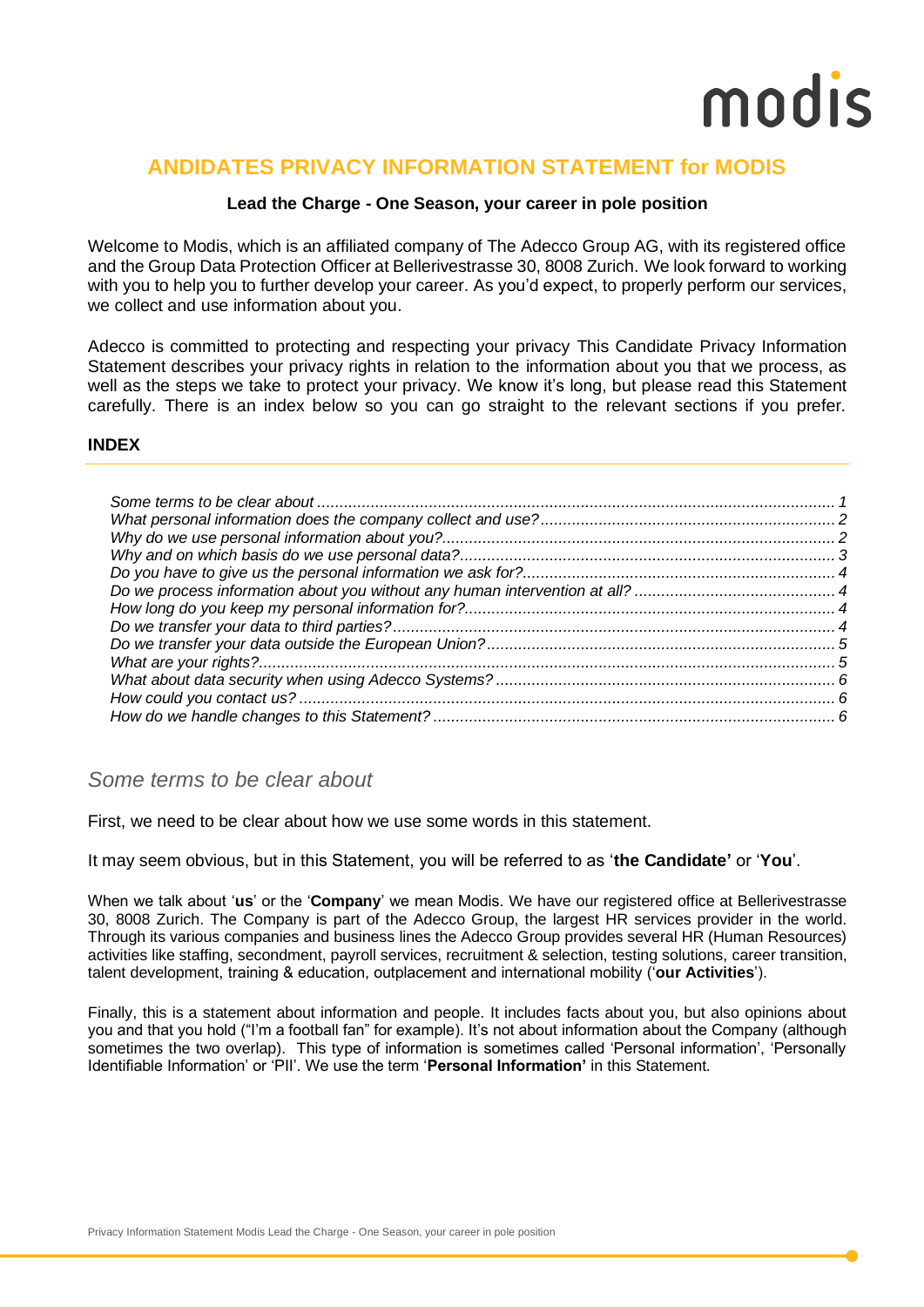## <span id="page-1-0"></span>*What personal information does the company collect and use?*

Personal information that the company usually collects includes, but is not limited to:

- your name, , contact details and qualifications (education, training courses and internships), documents evidencing your identity and right to work and any other information you listed on your resume or CV;
- if you log on to the Portal using your LinkedIn or any other social media account: your profile data;
- if you contact us, we will keep a record of that correspondence;
- we also collect information on your visits to our website/Portal including (but not limited to) your IP address, browser, timestamp, location, country traffic data, location data, weblogs and other communication data and the resources that you access. This information will make your visit to our website/Portal easier in the future. We will, for example, suggest jobs to you which are being handled by branches local to where you were when you contacted us;
- a video interview (you will be given a chance at the session to ask not to be videoed);
- details of any disabilities and any accommodations we may need to make for you in the workplace; and
- in some cases, we will also collect other sensitive data than only details related to disability, when we are permitted to do so by law. We would also like to inform you that Adecco will perform whatever assessment are necessary as part of the selection process, which may require the data submitted to be processed, and that it will include the results of the assessment in its recruitment database as part of the selection process.
- You are also informed that, as part of the selection process, the hiring entity may consult details of your public profile on social media (Facebook, Twitter, LinkedIn, etc.), and other public information and records, with the sole purpose of assessing and ascertaining your experience and professional skills, and to know whether your profile is consistent with the Adecco culture and values.

## <span id="page-1-1"></span>*Why do we use personal information about you?*

The company collects and processes personal information:

- 1. To have the necessary information about you to consider you in our selection process.
- 2. To provide you with the services you expect us to, like finding you suitable jobs/assignments to apply for, helping you with training, or facilitating the process of applying for jobs/assignments. This includes sending your CV to prospective employers for their consideration and keeping you informed of future work opportunities by email, telephone, mail and/or other communication methods. Of course, we will solely do so, if you have provided us with your consent to process your personal data for such a purpose;
- 3. to further develop, test and improve our website/Portal, or other existing or new systems/processes to better serve you; this takes place in the context of new IT systems and processes, so that information about you will be used in the testing of those new IT systems and processes where dummy data cannot fully replicate the operation of that new IT system;
- 4. to perform studies and statistical and analytical research, for example to compare the effectiveness of our placement of candidates between different business sectors and geographies and seek to identify factors that can influence any differences we identify;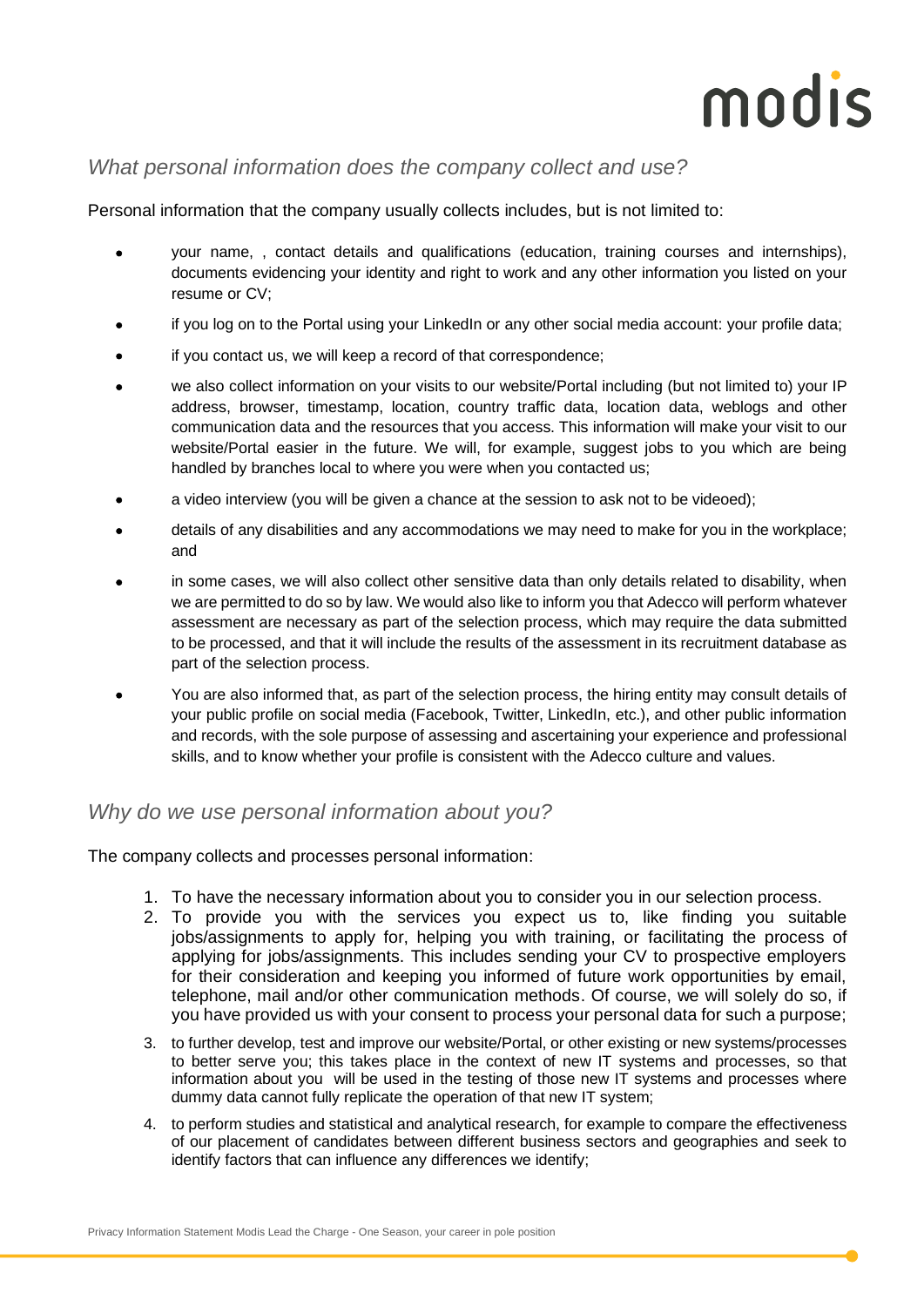- 5. to transfer data to MERCESDES EQ FORMULA E to chose the finalist;
- 6. where necessary, to comply with any legal obligation; and
- 7. we will also process your information to:
	- a. promote the security and protection of people, premises, systems and assets;
	- b. monitor compliance with internal policies and procedures;
	- c. administer communications and other systems used by the Adecco Group (including internal contact databases);
	- d. investigate or respond to incidents and complaints;
	- e. to promote internally that training sessions have taken place and utilise their content (in the case of photos or videos of training sessions), to market similar sessions internally and externally to third parties. In this case we will ask you for a explicit consent; and
	- f. participate in any potential or actual purchase or sale, or joint venture, of all or part of a business or company, that any member of the Adecco Group wishes to participate in.

### <span id="page-2-0"></span>*Why and on which basis do we use personal data?*

We are required by law to have a ground set out in the law to process the information we hold about you. The legal grounds can be:

1. Performing a contract or taking steps prior to entering a contract

When you are already working with or about to engage through Adecco, our processing of personal information for all these purposes is based on processing grounds like the performance of a contract, or about to enter into a contract .These services can be such as providing you with suitable jobs to apply for or helping and assisting you with training and the application process.

2. Compliance with legal obligations

Sometimes the processing is necessary to comply with legal or regulatory obligations .Public authorities, such as tax, finance or data protection authorities may request personal data from us, and provide us with a statutory reason to disclose information about you (e.g. the prevention or detection of a crime). In these circumstances, we are forced by law to provide the authorities with your data.

3. Fulfilment of our legitimate interest

The processing is necessary in the legitimate interests of Adecco in exercising its and its staff fundamental rights to run a business in a way which does not unduly affect your interests or fundamental rights and freedoms. This means that when processing is necessary for the legitimate interests of Adecco, we balance your interests or fundamental rights and freedoms against our legitimate interest in processing. This ensures that we are not processing data in a manner that your interest and fundamental rights override our interest in such processing.

We shall only process your personal information other than on these grounds with your consent, which is a further processing ground.

4. Consent

We will ask you to provide us with your consent in order to onboard you to our MODIS talent pool for further job opportunities. This consent is optional for you to give. You can withdraw from the consent at any time by contacting us at Adecco.[globalprivacy@adecco.com](mailto:globalprivacy@adecco.com) or [apply@modis.com](mailto:apply@modis.com)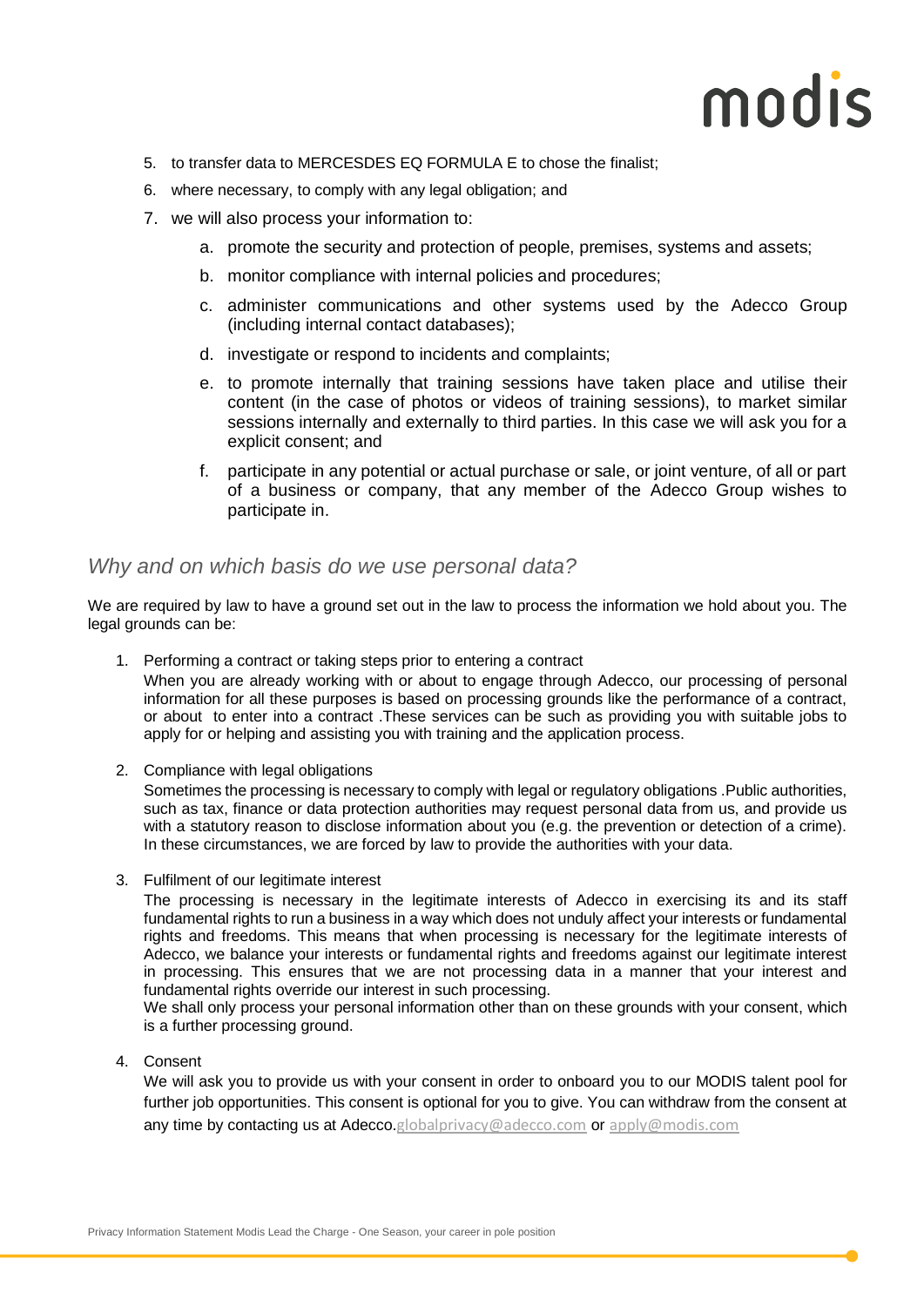## <span id="page-3-0"></span>*Do you have to give us the personal information we ask for?*

You are not obliged to provide your personal information to us, but it would not be possible for us to work with you, or provide our services to you, if you do not provide us with a required minimum. It may also limit the Services that you can receive from us if you in some instances choose to provide us with limited personal information.

<span id="page-3-1"></span>*Do we process information about you without any human intervention at all?* No. We do not process your personal data without any human intervention.

## <span id="page-3-2"></span>*How long do you keep my personal information for?*

The Company will keep your personal information for the period of the application process. The application process starts on 1<sup>st</sup> June 2021 until 31<sup>st</sup> August 2021. We will process and keep your personal information for this period, which is 3 months. After the end of this period, we will delete your personal data entirely, unless you have consented to join the Global MODIS talent pool. In this event, we will forward your profile to the Modis entity of your residency. You will be contacted by them to fulfil the requirements to join the talent pool. If there is no entity in the country you are located, we will make sure, a foreign Modis entity contacts you for the onboarding process.

If you are already a member of the talent pool, your data will also not be deleted automatically. The retention period as stated in the local Privacy Information Statement you acknowledged will apply and determine your stay with us.

## <span id="page-3-3"></span>*Do we transfer your data to third parties?*

As mentioned above, we usually disclose your data to third parties. This is done to complete the purposes set out above. We do this in the following circumstances:

To our suppliers. We will, for example, engage a supplier to carry out administrative and operational work in support of our relationship with you. The supplier(s) will be subject to contractual and other legal obligations to preserve the confidentiality of your data and to respect your privacy, and will only have access to the data they need to perform their functions; the relevant suppliers are typically IT suppliers (who host or support our IT systems, including information about you), premises management companies (who look after physical security at our buildings, and therefore need to know about you to allow access to our buildings) and back office finance and accounting management providers (who need to handle details of candidates in order to process accounts payable and receivable). We also engage suppliers who provide IT technology services and solutions, which might include video interview and skills assessment tools.

- **•** To members of the Adecco group of companies in other countries. These are located in- or outside the European Union; different members of the group fulfil different functions and as result your information will be shared with them for different reasons:
	- information is shared with members of the Adecco group that provide IT functions for the Adecco companies world-wide; those IT functions are located among others in Prague, Czech Republic and France.
	- o information is also shared with MODIS companies for the single purpose of recruitment processes in order to find more suitable assignments for you. By having ticked the box in the registration form on our website, you gave your explicit consent that your personal data may be forwarded to other Modis entities, which you can find [here](https://www.adeccogroup.com/euro-data-privacy/).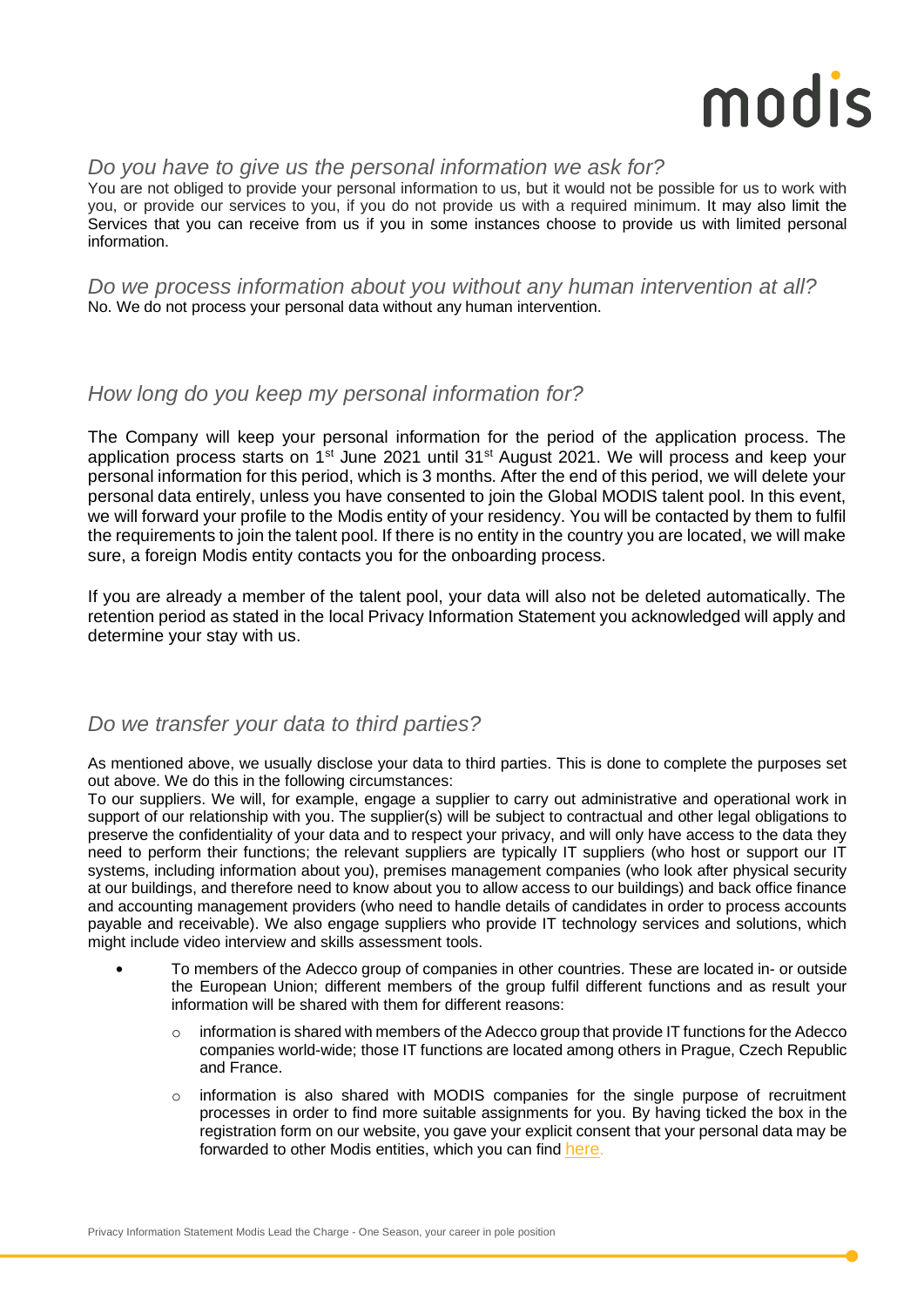- **•** We will share your data with government, police, regulators or law enforcement agencies if, at our sole discretion, we consider that we are legally obliged or authorised to do so or it would be prudent to do so; and
- **•** As part of due diligence relating to (or implementation of) a merger, acquisition or other business transaction, we may need to disclose your data to the prospective seller or buyer and their advisers.

### <span id="page-4-0"></span>*Do we transfer your data outside the European Union?*

Your data can be transferred and processed in one or more other countries, in- or outside the European Union, if you have consented to join the Global Modis talent pool A full list of the countries in which we operate is available [here.](http://here/) We shall only transfer your data outside the EU to countries which the European Commission believes offers an adequate level of protection to you (a list of those countries is available here: [https://ec.europa.eu/info/law/law-topic/data-protection/international](https://ec.europa.eu/info/law/law-topic/data-protection/international-dimension-data-protection/adequacy-decisions_en)[dimension-data-protection/adequacy-decisions\\_en.](https://ec.europa.eu/info/law/law-topic/data-protection/international-dimension-data-protection/adequacy-decisions_en)

or where the Adecco Group has put in place appropriate safeguards to seek to preserve the privacy of your information (for which we usually use one of the forms of data transfer contracts approved by the European Commission, copies of which are available here: http://ec.europa.eu/justice/dataprotection/international-transfers/transfer/index\_en.htm [https://ec.europa.eu/info/law/law-topic/data](https://ec.europa.eu/info/law/law-topic/data-protection/international-dimension-data-protection/standard-contractual-clauses-scc_en)[protection/international-dimension-data-protection/standard-contractual-clauses-scc\\_en](https://ec.europa.eu/info/law/law-topic/data-protection/international-dimension-data-protection/standard-contractual-clauses-scc_en)

The personal data we share with other Adecco entities within Europe is also subject to executed Intra-Group Data Processing Agreements, which have an adequate standard of data protection as required by Data Privacy Laws. Additional European Contractual Clauses are also an initial part of our Intra-Group Data Processing Agreements, in order to protect the processing of your personal information in a secured and compliant way in the event you may request a processing of your data to a Adecco entity outside the European Union or the European Economic Area.

## <span id="page-4-1"></span>*What are your rights?*

### • **Right to access and obtain a copy of your personal information**

You are entitled to request confirmation whether we process any of your personal information. Where this is the case, you have the right to access to some of your personal information (via the Portal) and to certain information about how it is processed. In some cases, you can ask us to provide you with an electronic copy of your information. In some limited circumstances, you also have the right to request portability of your personal information, which means, we will provide them to a third party upon your request.

### • **Right to correct your personal information**

If you can demonstrate that personal information we hold about you is not correct, you can request that this information is updated or otherwise corrected. We would encourage you to access the self-service Portal where possible and update your personal information directly.

#### • **Right to delete/right to be forgotten**